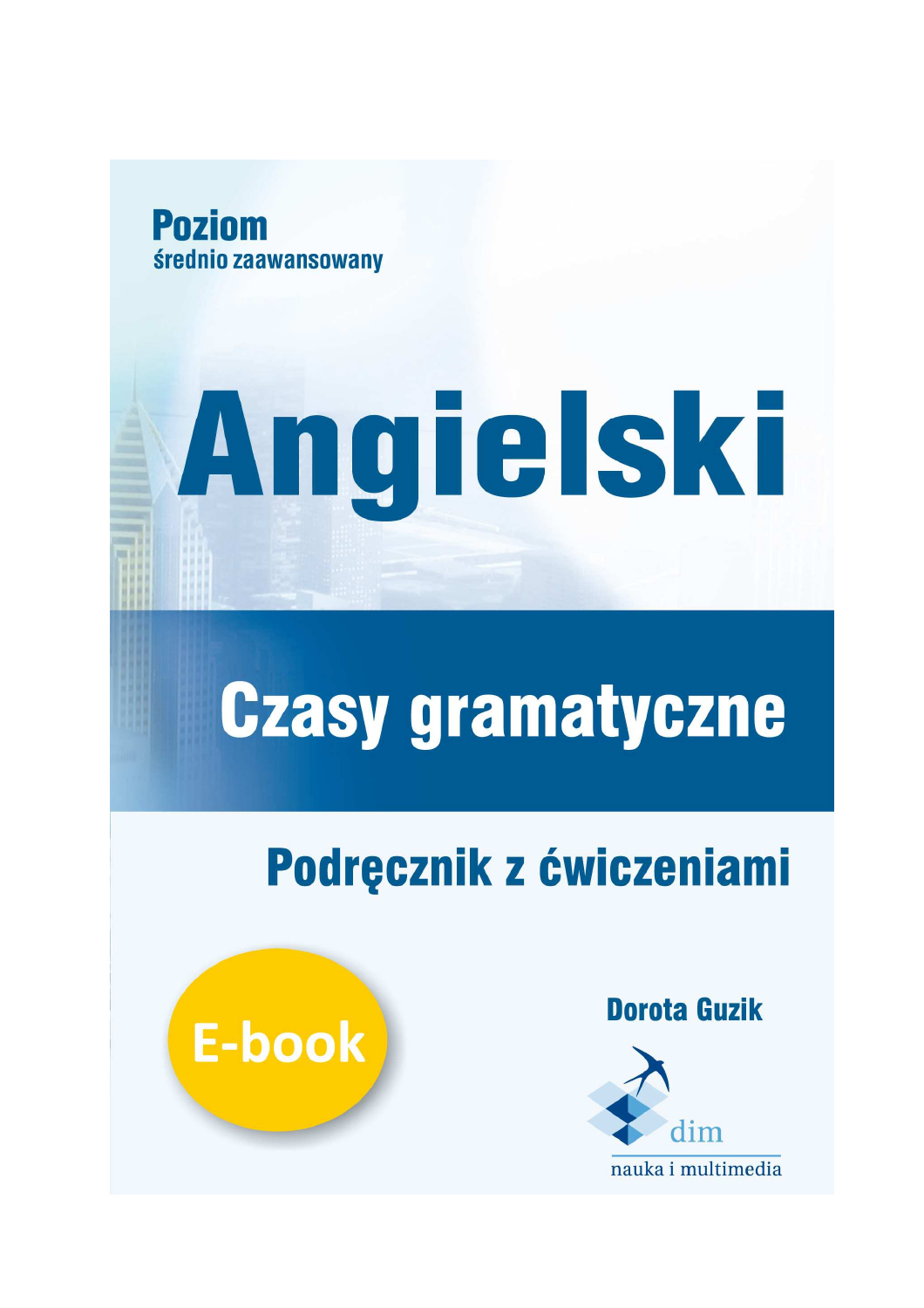# **Angielski Czasy gramatyczne**

## **FRAGMENT**

 **Podręcznik z ćwiczeniami** 

 **Dorota Guzik** 

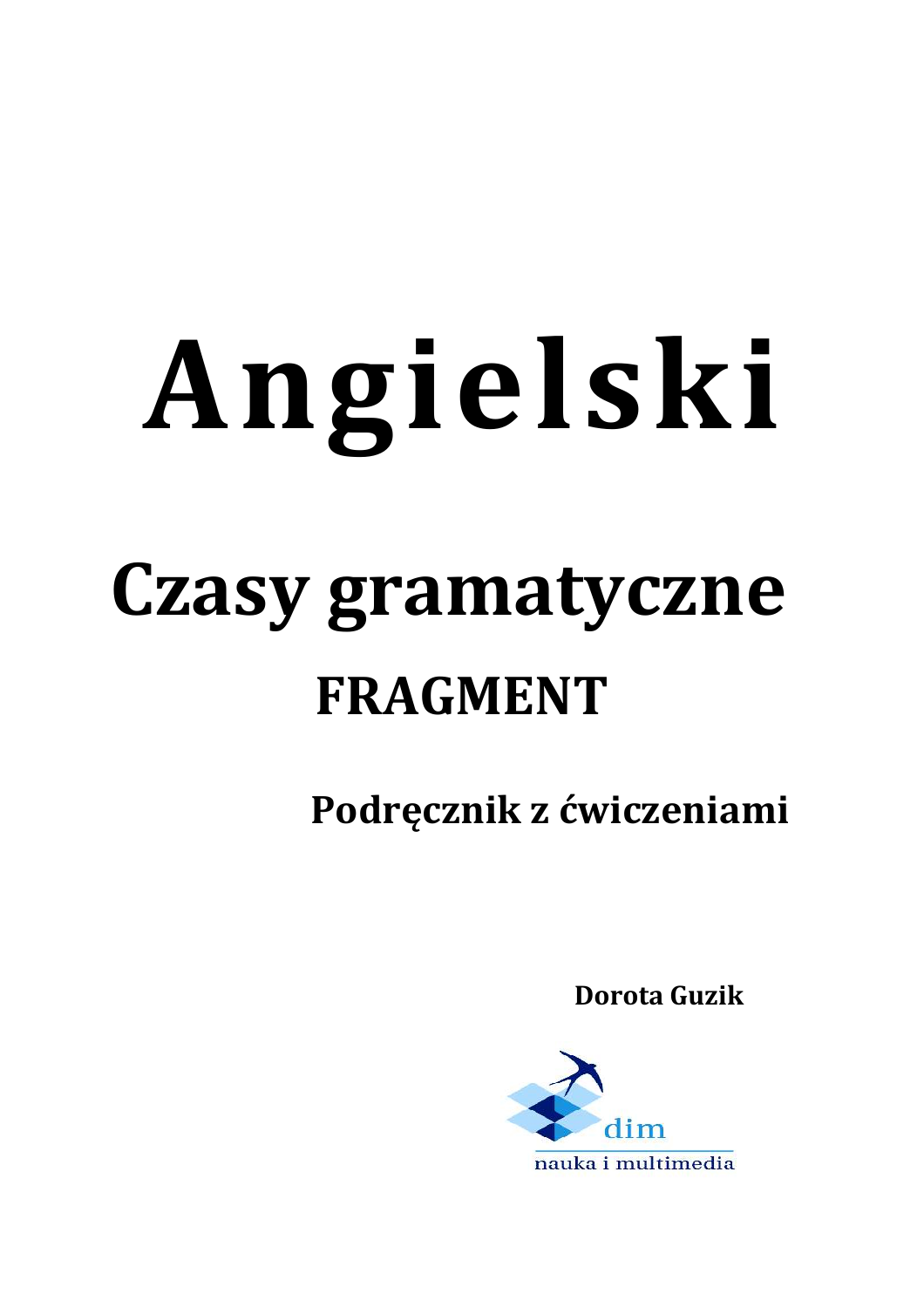Autor: **Dorota Guzik** Konsultacja językowa: **Tadeusz Z. Wolański**  Lektorzy: **Maybe Theatre Company**  Realizacja i opracowanie nagrań: **Studio MTS Mariusz Zaczkowski**  Projekt okładki: **Paweł Lewinowicz** 

© DIM Nauka i Multimedia, 2015

ISBN: 978-83-8006- 044-9

**Podręcznik** *Angielski. Czasy gramatyczne* **dostępny jest również w wersji do słuchania – E-book + mp3** (do pobrania na stronie **audiokursy.pl** oraz w innych księgarniach internetowych). W tekście ćwiczeń liczba przy głośniku oznacza numer odpowiedniego pliku mp3 z nagraniem.

**DIM Nauka i Multimedia**  ul. Milskiego 1; 80-809 Gdańsk **www.audiokursy.pl**  e-mail: info@dimnim.pl tel. 58 324-91-51

Wszelkie prawa zastrzeżone. Reprodukowanie, kopiowanie w urządzeniach przetwarzania danych, odtwarzanie w jakiejkolwiek formie oraz wykorzystywanie w wystąpieniach publicznych w całości lub w części tylko za wyłącznym zezwoleniem właściciela praw autorskich.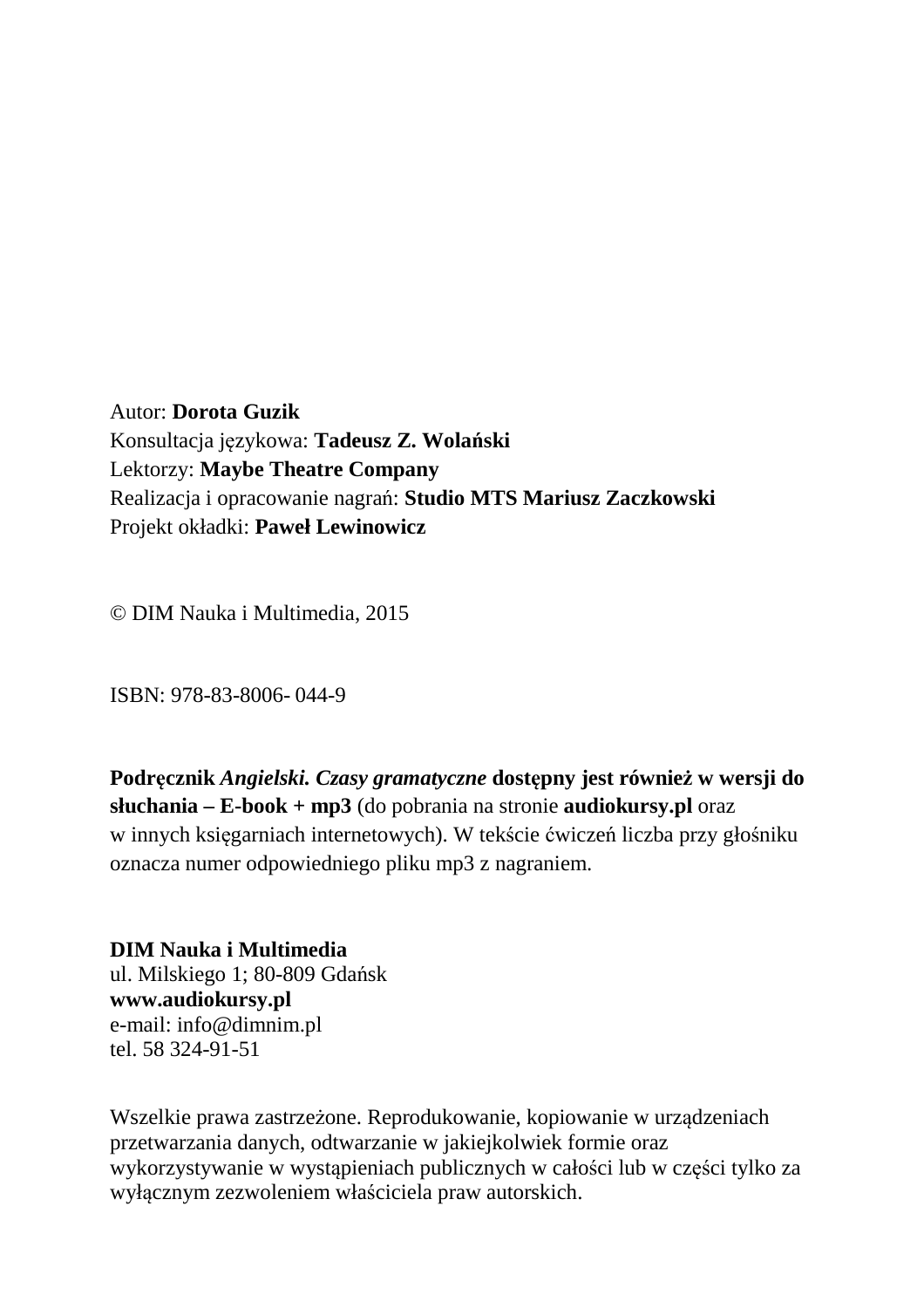## **Spis treści**

|                                                 | E-book | Strona Scieżka mp3<br><b>Audiobook</b> |
|-------------------------------------------------|--------|----------------------------------------|
| Lesson 1. PRESENT SIMPLE                        | 3      | $\leq 1-10$                            |
| Lesson 2. PRESENT CONTINUOUS                    | 10     | $\sqrt{2}$ 11-20                       |
| Lesson 3. SIMPLE PAST                           | 18     | $\sqrt{21-30}$                         |
| Lesson 4. PRESENT PERFECT                       | 26     | ਾ 31-40                                |
| Lesson 5. FUTURE FORMS - plans and decisions    | 34     | $\mathbb{R}41 - 50$                    |
| Lesson 6. FUTURE FORMS - predictions, requests, | 42     | ⊄ 51-58                                |
| promises                                        |        |                                        |
| Lesson 7. PAST CONTINUOUS                       | 49     | ⊄€ 59-68                               |
| Lesson 8. PAST PERFECT                          | 56     | र्वह69-78                              |
| Lesson 9. PRESENT PERFECT CONTINUOUS            | 63     | ⊄€ 79-89                               |
| <b>Lesson 10. PAST PERFECT CONTINUOUS</b>       | 71     | ਾ 90-99                                |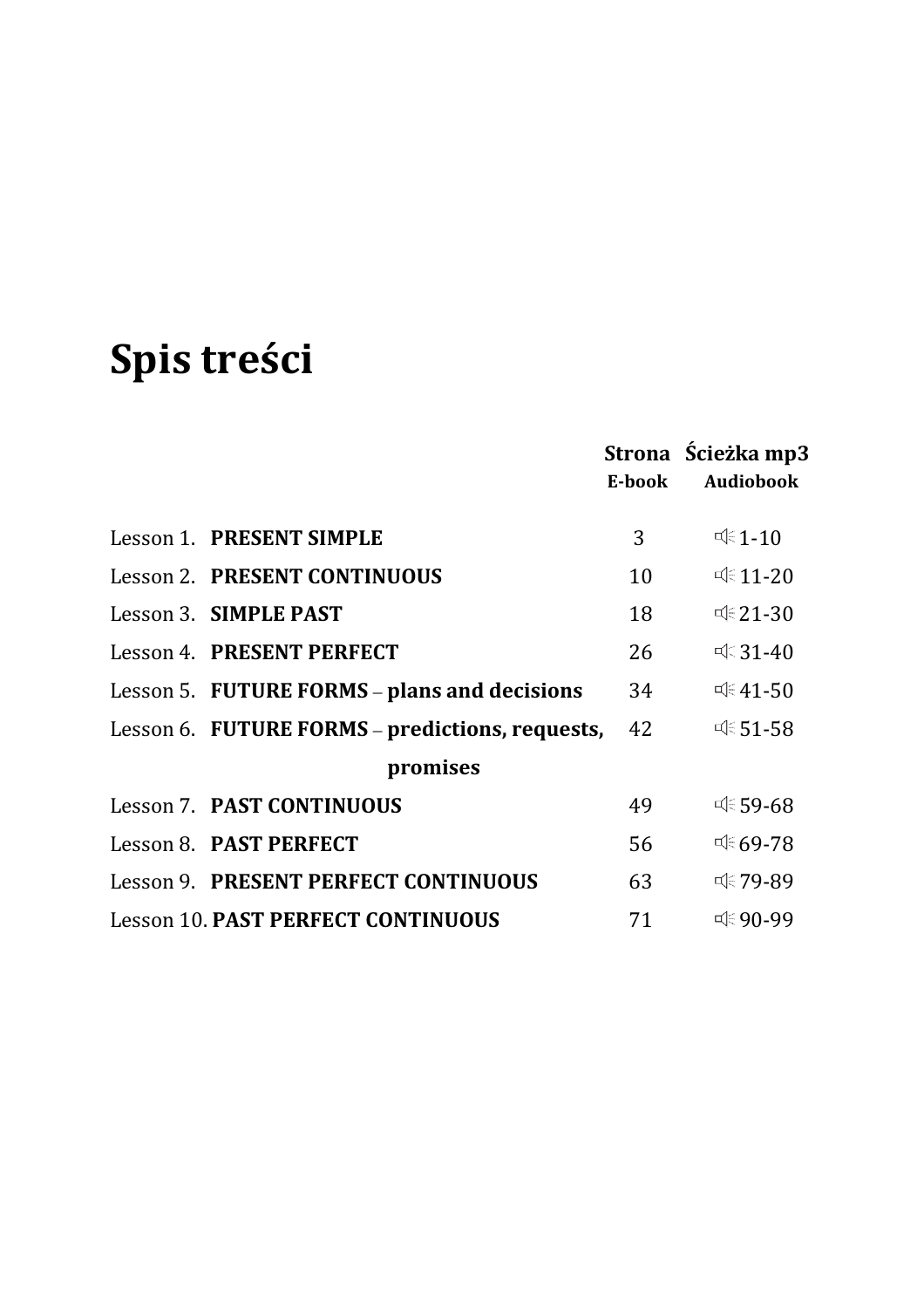## **LESSON 1. PRESENT SIMPLE**

**PRESENT SIMPLE** – czas używany, gdy opisujemy czynności zwyczajowe, powtarzające się regularnie lub trwające stale w naszym życiu.

#### **Exercise 1 2 2**

#### **Read / Listen to the conversation.**

- Mary, tell me about your typical day…
- Well. I usually get up at 7…
- Do you like getting up early in the morning?
- No, I don't. I hate it. Then I go to the bathroom and have a shower.
- Yes. What then?
- Then I get dressed and have breakfast with my parents.
- Does your mother work?
- Yes, she does.
- What does she do?
- She is a nurse. She has a part-time job in the hospital.
- What time do you go to school?
- I usually leave at about 7.40.
- How do you get to school?
- My father drives me to school every day.
- What do you do after school?
- I do my homework after lunch and sometimes I help Mum with the shopping or something.
- Do you meet your friends in the evenings?
- We don't meet every day but we always chat on the computer.

#### **Glossary**

| usually         | zwykle                            |
|-----------------|-----------------------------------|
| a part-time job | praca na pół etatu                |
| to drive        | jeździć samochodem, odwieźć kogoś |
| always          | zawsze                            |
| to chat         | plotkować, rozmawiać              |

---------------------------------------------------------------------------------------------

 $\Box$  1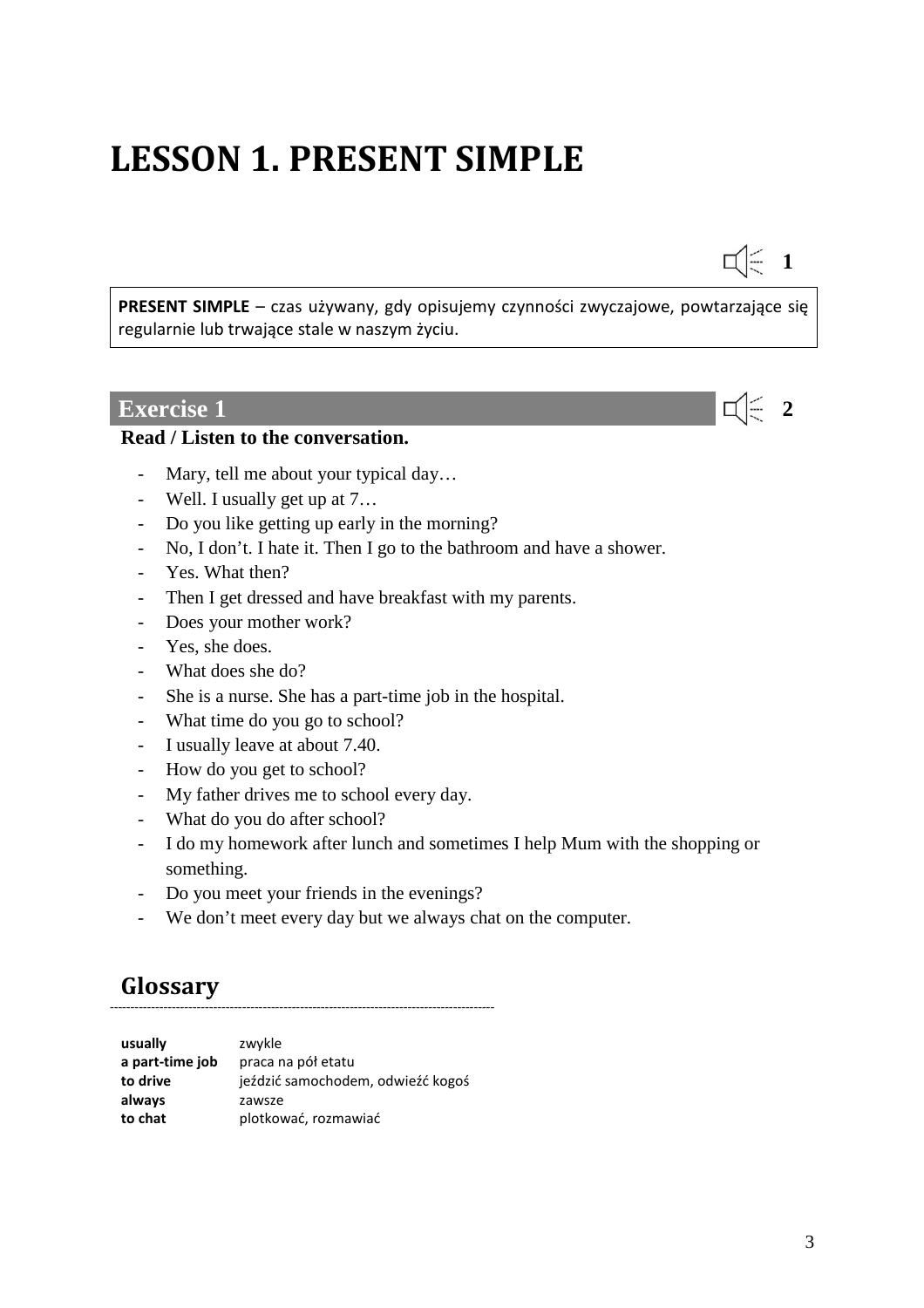**ZDANIA TWIERDZĄCE** w czasie *Present Simple* tworzymy używając czasownika w formie podstawowej, np.: *I get dressed and have breakfast*. W zdaniach w trzeciej osobie liczby pojedynczej do czasownika dodajemy końcówkę *-s* lub *-es*, np.: *He works in the centre.*

#### **Exercise 2**

#### **Complete the sentences with the appropriate form of the verbs in brackets.**

- 1. I usually ……………… (**get up**) at 7.00.
- 2. I go to the bathroom and ……………… (**have**) a shower.
- 3. I ……………… (**enjoy**) listening to music.
- 4. My mother ……………… (**have**) a part-time job.
- 5. My father ……………… (**drive**) me to school every day.
- 6. We always ……………… (**chat**) on the computer.

#### **Repeat the positive statements.**

**ZDANIA PRZECZĄCE** w czasie *Present Simple* tworzymy dodając *don't* przed czasownikiem w formie podstawowej, np.: *We don't meet every day.* W zdaniach w trzeciej osobie liczby pojedynczej wstawiamy *doesn't*, np.: *She doesn't work in the afternoon.*

#### **Exercise 3**

**Complete the sentences with the appropriate verb in the negative form. Use the short forms.** 

|  | work<br>$\mathbf{v}$ | <u>nna</u> | like |  | maa1<br>$\cdots$ |
|--|----------------------|------------|------|--|------------------|
|--|----------------------|------------|------|--|------------------|

- 1. I  $\dots$   $\dots$   $\dots$   $\dots$   $\dots$  getting up early.
- 2. We …………………….. every day.
- 3. My mother …………………….. at school.
- 4. He …………………….. at home in the morning.
- 5. They …………………….. to school by bus.

#### **Repeat the negative statements. 6**



- **5<br>乌**<br>白
	-

**3**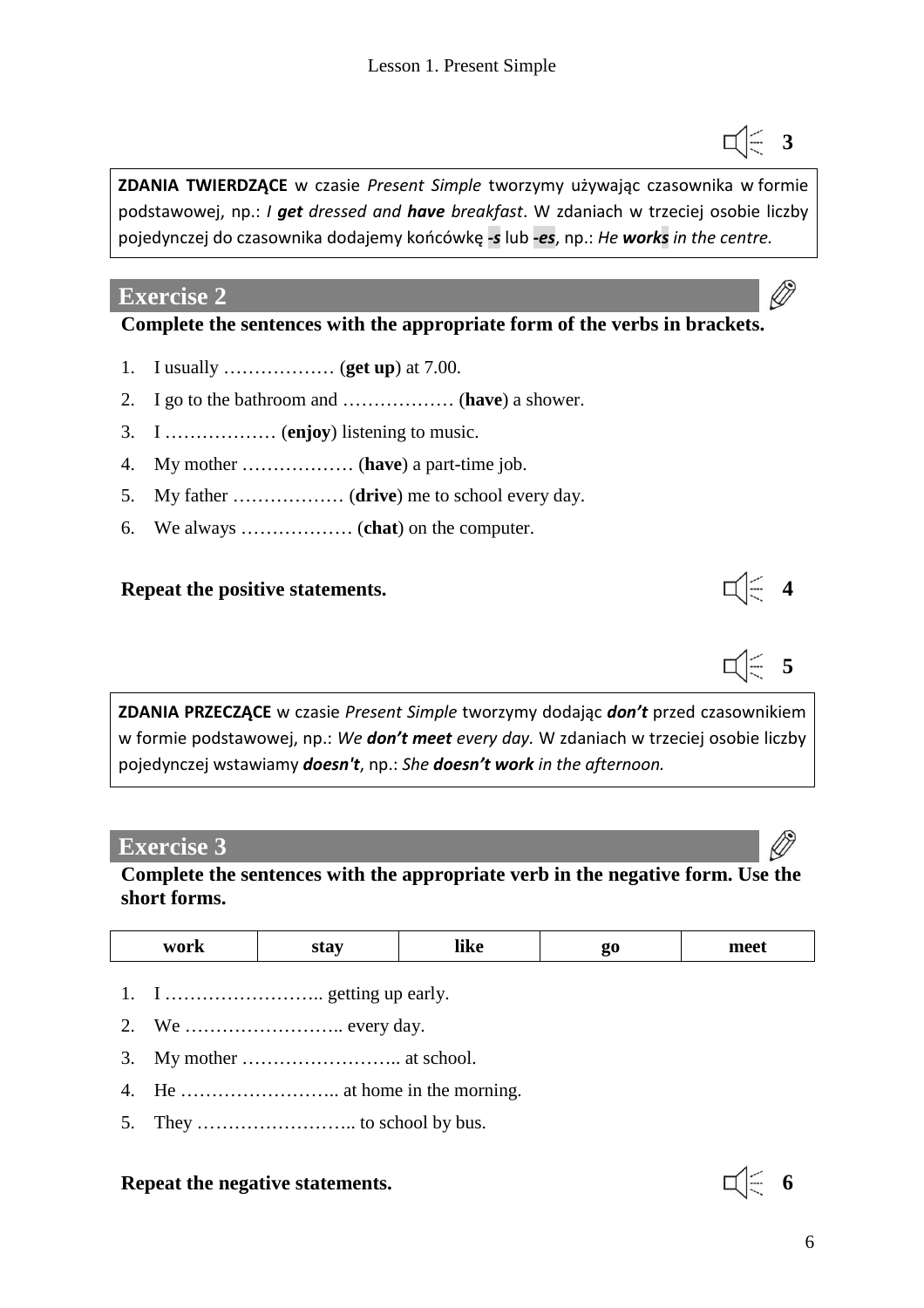#### **Exercise 4**

#### **Write how you and your family spend the weekends.**

1. Write if you get up early at the weekend. ............................................................................................................................... 2. Write what you usually have for breakfast. ............................................................................................................................... 3. Write if you and your family go to the swimming pool every Saturday. ............................................................................................................................... 4. Write if your parents often go out in the evenings. ............................................................................................................................... 5. Write if your grandmother visits you every Sunday. ............................................................................................................................... 6. Write if she often watches TV in the evenings. ...............................................................................................................................

#### Now practise the examples with the recording.

**PYTANIA** ogólne w czasie *Present Simple* tłumaczone w języku polskim "czy...?" tworzymy zaczynając zdanie od słowa: *do*, a w trzeciej osobie liczby pojedynczej od *does*, np.: *Does she work in the centre?* Na tak postawione pytanie najczęściej udzielamy krótkiej odpowiedzi, np.: *Yes, she does.* / *No, she doesn't.*

Jeżeli chcemy uzyskać szczegółową informację, pytanie zaczynamy od zaimka pytającego, np.: *Where does he work?*

#### **Exercise 5**

#### **Complete the questions and the short answers with** *do* **/** *don't* **/** *does* **/** *doesn't***.**

- 1. .................. you like playing computer games? Yes, I ...................
- 2. .................. you like getting up early? No, I ...................
- 3. .................. your mother work? Yes, she ...................
- 4. .................. your father stay at home? No, he ...................
- 5. What time .................. you go to school?
- 6. How .................. you get to school?
- 7. What .................. your mother do?
- 8. Where .................. your father work?

#### **Repeat the questions and the short answers.**  $\Box$   $\Box$  9



**8** 

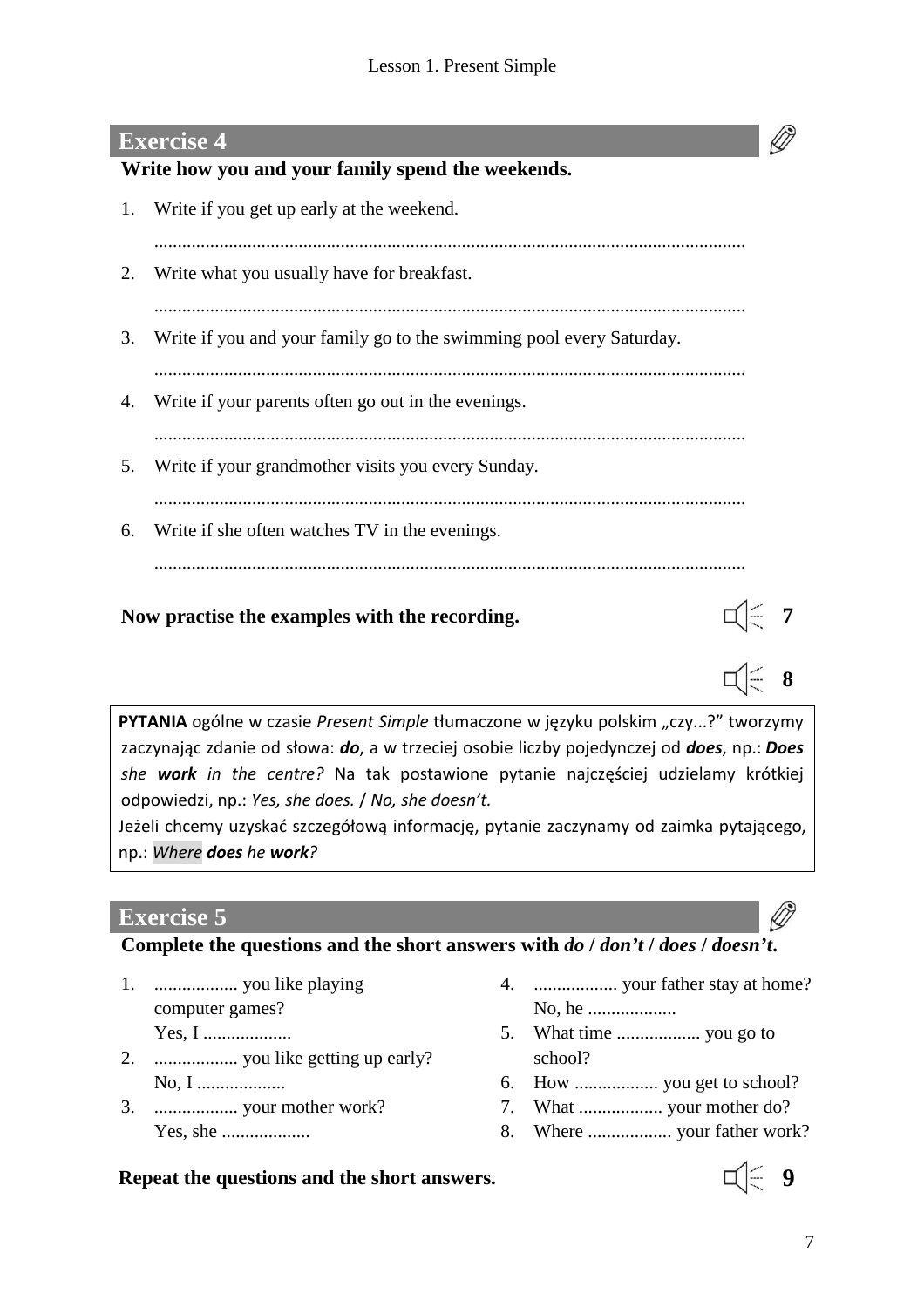#### **Exercise 6**

#### **Ask your friends some questions about their everyday routine.**

1. Ask what time they get up. ..................................................................................? 2. Ask if they have breakfast at home. ..................................................................................? 3. Ask when they start work? ..................................................................................? 4. Ask if their friend works in the same office. ..................................................................................? 5. Ask where their friend does the shopping. ..................................................................................?

Now practise the questions with the recording.  $\Box$   $\Box$  10



#### **Practice**

#### Ø **Exercise 7 Answer the questions from exercise 6 about yourself.**  1. .............................................................................................................. 2. .............................................................................................................. 3. .............................................................................................................. 4. .............................................................................................................. 5. ..............................................................................................................

#### **Exercise 8**

#### **Complete the sentences with the appropriate form of the verbs in brackets.**

- 1. I …………………….. (**hate**) writing essays! I've got more interesting things to do.
- 2. Does she ever …………………….. (**go**) horse riding?
- 3. He sometimes …………………….. (**play**) computer games after school.
- 4. They …………………….. (**not enjoy**) watching talk shows.
- 5. She usually …………………….. (**watch**) her favourite serial before going to bed.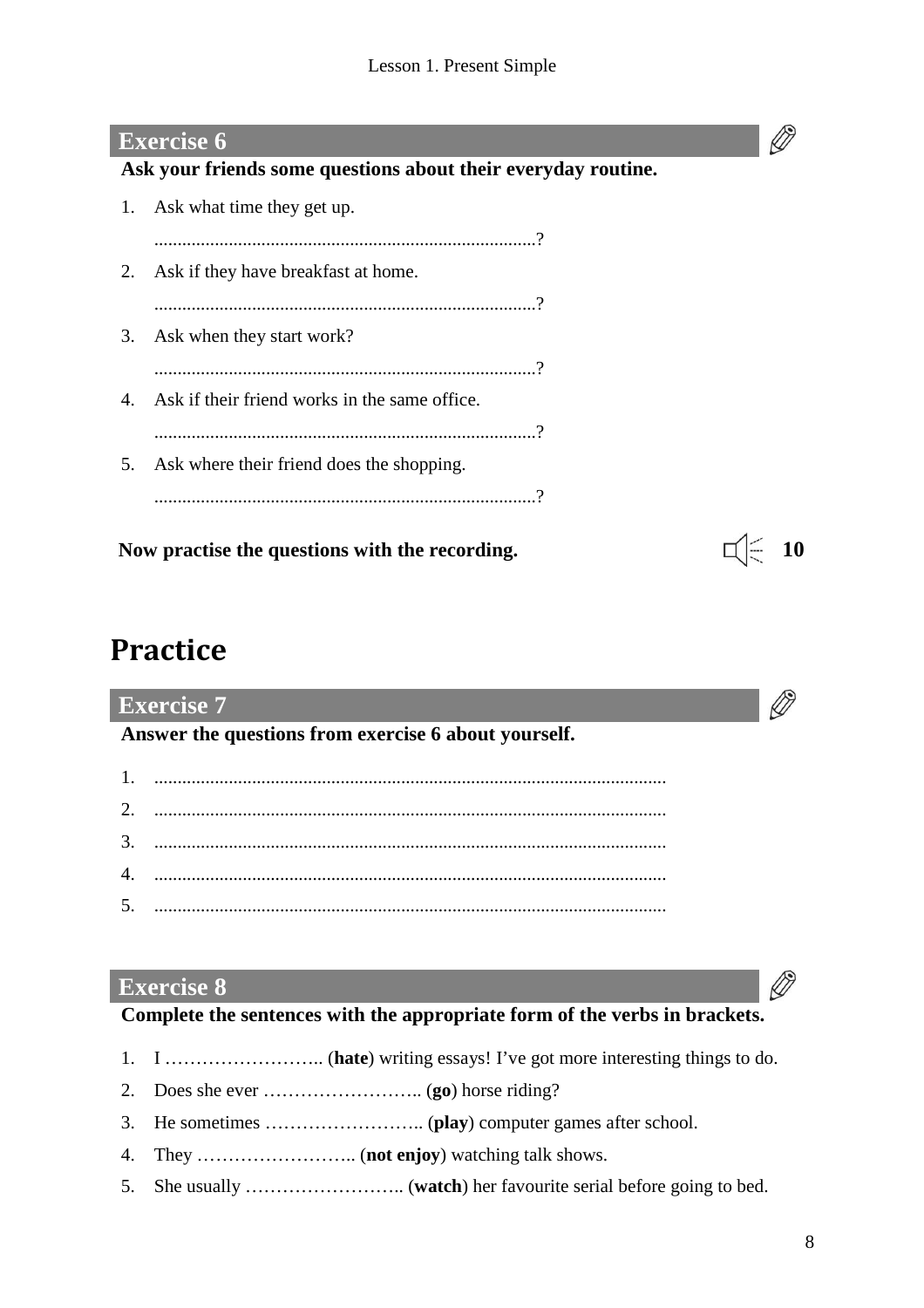- 6. We …………………….. (**meet**) our family on Sundays.
- 7. He …………………….. (**not like**) going to parties.
- 8. Do they …………………….. (**drink**) a lot of coffee?
- 9. The train …………………….. (**leave**) at 13.57.
- 10. We …………………….. (**not watch**) television very often.

#### **Exercise 9**

### $\oslash$

**Complete the questions in the following situations using the prompts given.** 

|    | Yes, I do. We open the shop at 6 a.m.                                                                                                                                                                                                                                                                                                   |
|----|-----------------------------------------------------------------------------------------------------------------------------------------------------------------------------------------------------------------------------------------------------------------------------------------------------------------------------------------|
| 2. |                                                                                                                                                                                                                                                                                                                                         |
|    | No, he doesn't. He often works from home.                                                                                                                                                                                                                                                                                               |
| 3. |                                                                                                                                                                                                                                                                                                                                         |
|    | Usually at 17.00 in the afternoon.                                                                                                                                                                                                                                                                                                      |
| 4. |                                                                                                                                                                                                                                                                                                                                         |
|    | I'm an English teacher at the Language School.                                                                                                                                                                                                                                                                                          |
| 5. |                                                                                                                                                                                                                                                                                                                                         |
|    | No, they don't. They go to the canteen every day.                                                                                                                                                                                                                                                                                       |
| 6. |                                                                                                                                                                                                                                                                                                                                         |
|    | At 5.00 in the afternoon.                                                                                                                                                                                                                                                                                                               |
| 7. |                                                                                                                                                                                                                                                                                                                                         |
|    | No, she doesn't.                                                                                                                                                                                                                                                                                                                        |
| 8. |                                                                                                                                                                                                                                                                                                                                         |
|    | By bus.                                                                                                                                                                                                                                                                                                                                 |
| 9. |                                                                                                                                                                                                                                                                                                                                         |
|    | She loves jazz.                                                                                                                                                                                                                                                                                                                         |
|    | 10. When $\ldots$ $\ldots$ $\ldots$ $\ldots$ $\ldots$ $\ldots$ $\ldots$ $\ldots$ $\ldots$ $\ldots$ $\ldots$ $\ldots$ $\ldots$ $\ldots$ $\ldots$ $\ldots$ $\ldots$ $\ldots$ $\ldots$ $\ldots$ $\ldots$ $\ldots$ $\ldots$ $\ldots$ $\ldots$ $\ldots$ $\ldots$ $\ldots$ $\ldots$ $\ldots$ $\ldots$ $\ldots$ $\ldots$ $\ldots$ $\ldots$ $\$ |
|    | In August.                                                                                                                                                                                                                                                                                                                              |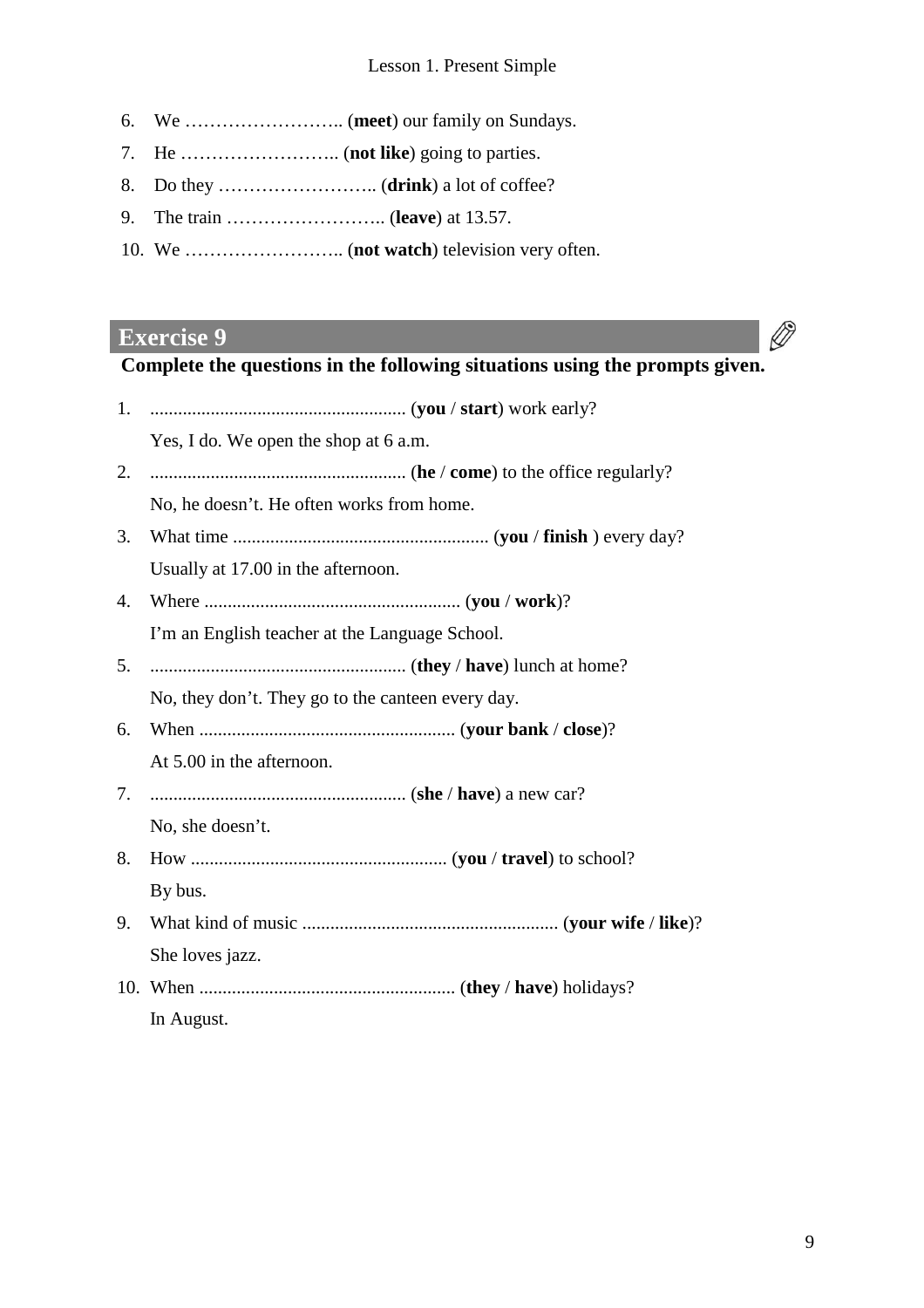**Pamiętaj!** Przysłówki częstotliwości w czasie *Present Simple* umieszczamy przed czasownikiem głównym, ale po czasownikach posiłkowych i czasowniku *to be*, np.: *I usually get up early.*; *She doesn't often drink tea for breaskfast.*; *He's never late for work*. Inne określenia czasu, np.: pory dnia, dni tygodnia, miesiące, lata wstawiamy na początku lub na końcu zdania, np.: *I leave the office at 5:30.; In the evening, we relax at home.*

#### **Exercise 10**

#### **Rewrite the sentences using the time expressions given.**

1. He is bored on holiday. There are a lot of things to do. (**never**) .................................................................................. 2. They read poetry at school. (**rarely**) .................................................................................. 3. Peter gets up quite early. (**every day**) .................................................................................. 4. We go cycling in summer; we just like it. (**usually)** .................................................................................. 5. I'm not a big fan of solving puzzles. I don't watch quiz shows. (**often**) .................................................................................. 6. Jessica doesn't drink coffee. (**in the morning**) .................................................................................. 7. She plays cards with her friends; it's rather boring. (**hardly ever**) .................................................................................. 8. I get ready for bed. (**at 10 o'clock**) .................................................................................. 9. They're on time. (**always**) .................................................................................. 10. My sister goes on holiday. (**in June**)

..................................................................................